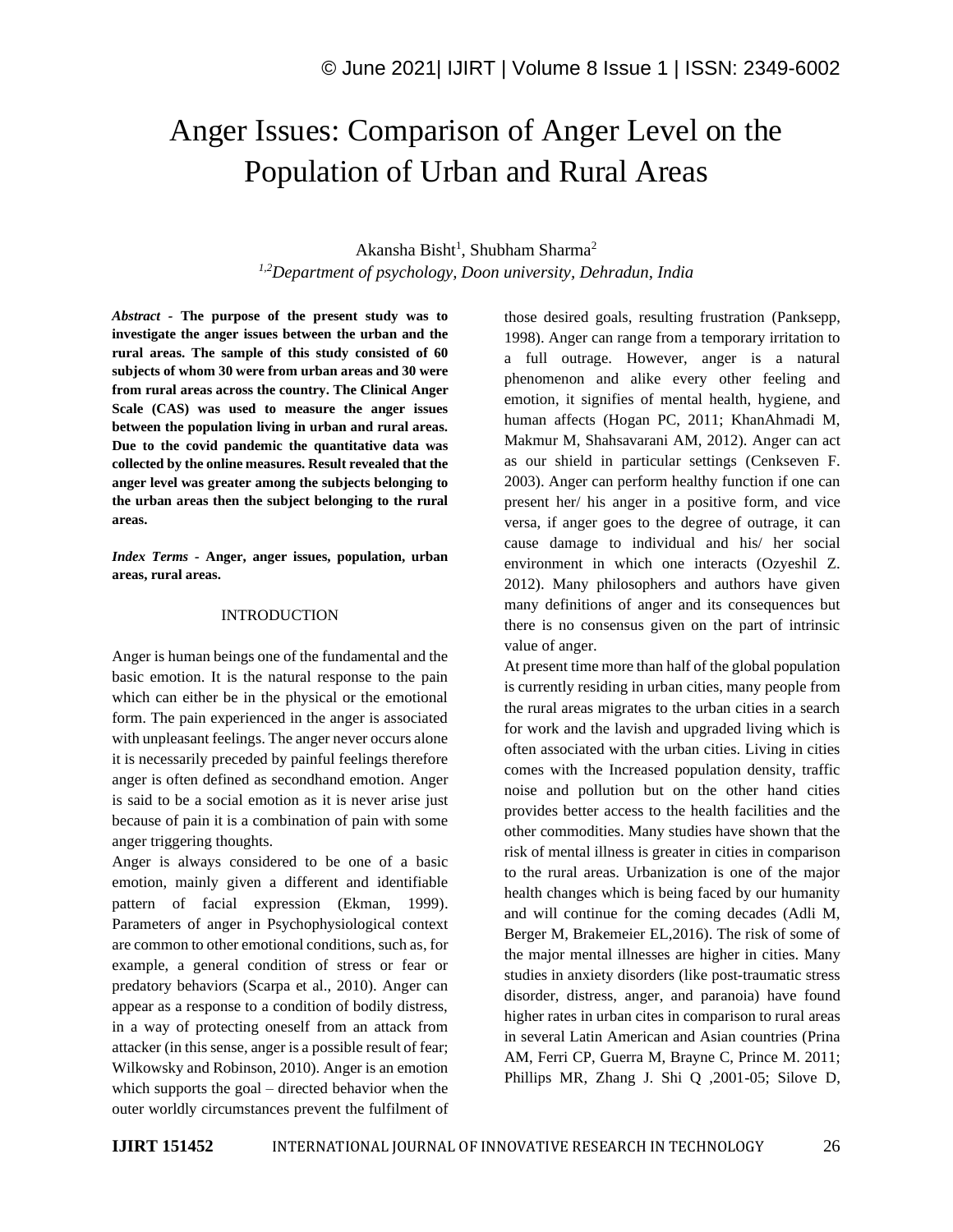Ivancic L, Rees S, Bateman-Steel C, Steel Z, 2014; Sharifi V, Amin-Esmaeili M, Hajebi A ,2011)

## SIGNIFICANCE OF THE STUDY

Study was to investigate on the anger level among the population living in the urban and rural areas. This Study showed how the anger level was greater among the population living in urban cities in comparison to the people living in the rural areas. The people living in urban cities are exposed to more stressors than among the people living in rural areas. Some of the significant factors that contribute to the greater level of anger in the urban population are the population density, daily road rages, the pollution, physical harassment while traveling in public transport (metro and buses) causing mental and physical distress, the heavy workload from the workplace. In the race of developing more the people living in the urban cities somewhere has become distant from the mental peace. Although you cannot neglect the beneficiary provided from the urban cities in the form of better healthcare services, education system, upgrade, and advanced lifestyles. Having both the harmful factors and the beneficiary factors, it is important to understand the urban and the mental issues faced by its population.

#### LITERATURE REVIEW

Amir Mohammad Shahsavarani, Sima Noohi did a literature review on Explaining the bases and fundamentals of anger. Emotions are subjective in nature. They are biological, goal- oriented and are social phenomenon. One of the fundamental emotions in human beings is anger. Anger can be desirable as it is a way of humans to show their negative feelings. Susceptible environments of high anger outbreak comprise military and clinical settings. The objective of the present study was a conceptualization of the theoretical constructions of anger, differentiation from other similar constructions and grounding a theoretical base for future studies. In this study 20 distinctive definitions, 4 related major constructions, 4 Major classifications, incidence rates in varied populations, situations in military and clinical settings, and causes of anger have been distinguished.

Oliver Gruebner, Michael A. Rapp., Mazda Adli, Ulrike Kluge, Sandro Galea, Andreas Heinz (2017) has reviewed on cities in mental health. The review is based on selective literature search, providing an overview of the risk factors for mental illness in urban centers. Living in urban cities is linked with increased population density, traffic noise and pollution but it also provides better health care facilities and other beneficiary commodities. The study showed that the risk factor of mental illness is higher in the cities in comparison to the rural areas. a selective literature review was performed which synthesized the current evidence for urban population mental health. The study included meta-analysis and quantitative studies presenting evidence from rural-urban or inner- urban differences in mental disorders. Results of the study are concluded from the theories by Stokols (Stokols D, 1992), Galea et al.(Galea S, Freudenberg N, Vlahov D, 2005) ,and Gruebner et al. (Gruebner O, Staffeld R, Beekman AT, Dekker J, 2010) with particular consideration of socio- ecological environments and their associations with mental health.

## RESEARCH METHODOLOGY

Research problem

To find the difference between the urban and the rural population on their anger level.

#### Objective

To explore the effect of Living in urban and rural areas on anger level of the population.

#### Hypotheses

There is a significant difference between urban and rural population on anger.

#### Sample of the study

the study was conducted on 60 samples of population. The sample includes equal size of rural and urban population including both male and female. Gender was not a parameter.

#### Tools used in this study

The Clinical Anger Scale (CAS) developed by Professor Snell (Snell et al. 1995). The CAS has 21 items with 4 choices each (which are scored 0,1,2,3). The CAS score is simply the sum of the item scores. Thus, scores on the CAS can range from 0-63. CAS scores is accomplished through the following interpretive ranges: 0-13 – minimal clinical anger; 14-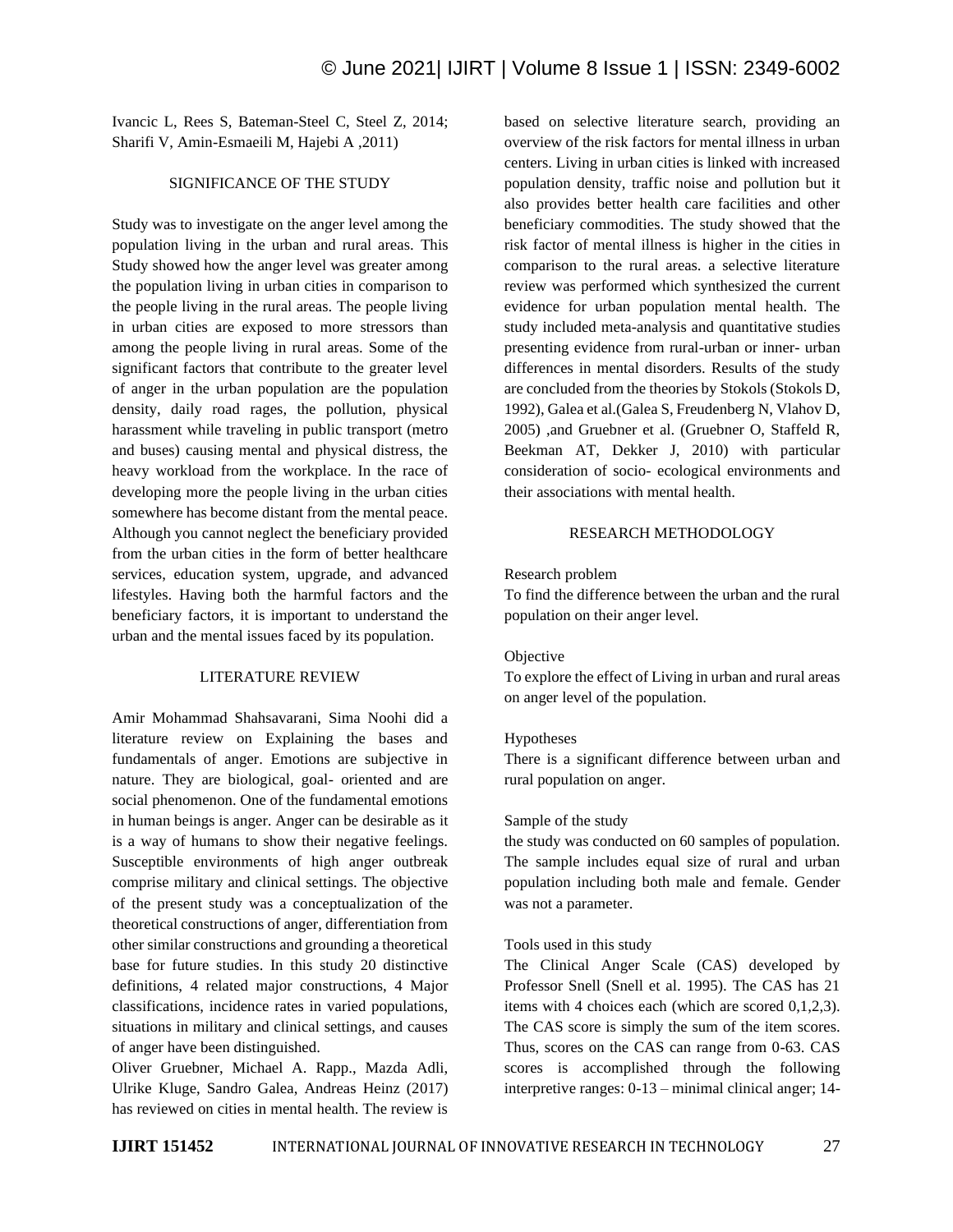19 – mild clinical anger; 20-28 – moderate clinical anger; 29-63 – severe clinical anger.

Self-Structured Questionnaire consisting of 20 questions to evaluate the anger level in individual.

## Procedure

To secure better response, co-operation, genuine interest, and personal contact, I collected the information from the sample of 60 individual selected via stratified random sampling techniques through Google meet, social media (Facebook and WhatsApp). The survey was conducted to measure the Anger level in the individuals belonging to Urban and Rural areas with the help of the questionnaires of The Clinical Anger Scale (CAS) . After the collection of the data, it was calculated accordingly to the respected scale. The data interpretation showed that the individuals who had higher anger issues comparatively to others belonged to the urban cities.

There were 60 participants out of which 30 belonged to Urban cities and 30 belonged to Rural areas. Among 30 participants belonging to Urban cities 8 of them scored between the range of 29-63(several clinical anger), 15 of them scored between the range of 20- 28(moderate clinical anger), 5 of them scored between the range of 14-19(mild clinical anger) and rest remaining 2 scored between the range of 0-13(minimal anger scale). In the evaluation of anger level in Rural population among 30 participants 2 scored between the range of 20-28(moderate clinical anger), 26 scored between the range of 14-19(mild clinical anger) and rest 2 scored between the range of 0-13(minimal clinical anger).

The results showed that there were significant differences in anger level among the individuals from Urban cities to the individuals belonging to Rural areas. The findings suggest that people living in Rural areas have less anger issues and more stress free.

People belonging to Urban areas acknowledged that they do suffer from anger issues in their busy and crowded city life. Some of them expressed that they feel more calm and relaxed when they visit to countryside area.

#### **CONCLUSION**

The findings of this research show that there is difference in the population belonging to Urban cities and Rural areas in comparison to the Anger issues. The results from this study show how individuals are going to different stress and Anger level by the areas of living they belong to.

The findings show that the people from Urban areas are experiencing more anger issues comparatively to the Rural population. Furthermore, session helped participants to acknowledge the level of anger they are going through and to take the measures to prevent it.

#### REFERENCES

- [1] Amir Mohammad Shahsavarani, Sima Noohi, Explaining the bases and fundamental of anger: A literature review, international journal of Medical Reviews, 2014
- [2] Ekman P. (1999). "Basic emotions," in Handbook of cognition and emotion eds Dalgleish T., Power M. (Sussex: John Wiley & Sons;) 45-60.
- [3] Scarpa A., Raine A. (1997). Psychophysiology of anger and violent behaviour. Psychiatr. Clin. North Am. 29 375-393. 10.1016/S0193-953X (05)70318-X.
- [4] Wilkowsky B. M., Robinson M. D. (2010). The anatomy of anger an integrative cognitive model of trait anger and reactive aggression. J. Personal. 78 9–38. 10.1111/j.1467-6494.2009.00607.x
- [5] Panksepp J. (1998). Affective Neuroscience. The Foundations of Human and Animal Emotions. Oxford: Oxford University Press.
- [6] https://www.ncbi.nlm.nih.gov/pmc/articles/PMC 5681963/
- [7] Hogan PC. What literature teaches us about emotion? Cambridge, MA, USA: Cambridge University Press, 2011.
- [8] KhanAhmadi M, Malmir M, Shahsavarani AM. Anger management in family. Tehran, Iran: Nashr-e-DaneshAmouz: 2012 [Per-sian]
- [9] Cenkseven F. Öfke yönetimi becerileri programının ergenlerin öfke ve saldırganlık düzeylerine etkisi. Eğitim Bilimleri ve Uygu lama 2003; 2(4): 153 67
- [10] Ozyeshil Z. Five factor personality Traits as predictor of trait anger and anger expression. Education and Science 2012, 37(163): 322-31.
- [11]Adli M, Berger M, Brakemeier EL, et al. Neurourbanism-a joint methodological approach between Urban planning and neurosciences. Die Psychiatrie, 2016; 13:70-78